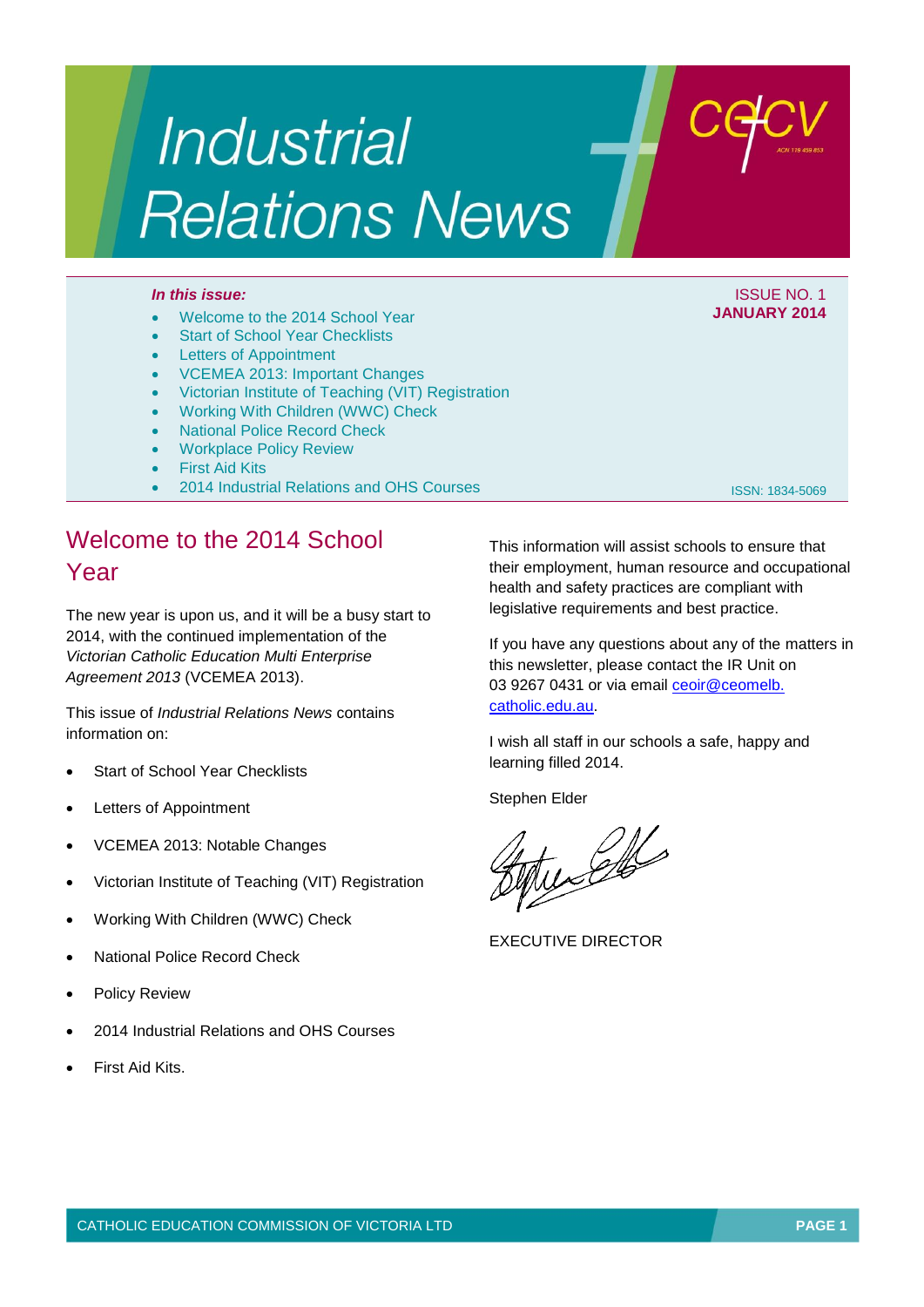## Start of School Year Checklists

To assist in preparing for the 2014 school year, attached to this newsletter are two useful checklists to deal with Industrial Relations and Occupational Health and Safety (OHS) issues. Principals are encouraged to use these checklists as an aid to ensure they are ready for the 2014 school year.

## Letters of Appointment

A reminder that an employee who has been newly appointed to an ongoing or fixed-term position (including where the employee has held fixed-term positions in previous years) must be given a new letter of appointment.

Where the appointment is on a fixed-term basis, the letter of appointment **must** also state the reason for the employment being fixed-term as well as the relevant circumstances that give rise to that reason as outlined in [clauses 12.1\(](http://web.cecv.catholic.edu.au/vcsa/Agreement_2013/VCEMEA_2013.pdf#page=20)d)(i) and (ii) of the VCEMEA 2013. The [Agreement](http://web.cecv.catholic.edu.au/vcsa/Agreement_2013/VCEMEA_2013.pdf) is available from the CECV website [www.cecv.catholic.edu.au](http://www.cecv.catholic.edu.au/) under *Industrial Relations* / *2013 Agreement*.

[Template letters](http://web.cecv.catholic.edu.au/vcsa/lettersofappointment/instructions.html) are also available from the CECV website under *Industrial Relations*.

## VCEMEA 2013: Important **Changes**

The VCEMEA 2013 has introduced a number of changes.

### *Implementation Guide: Parts 2 and 3*

The Catholic Education Commission of Victoria Ltd (CECV) released Part 1 of the Implementation Guide for Schools for the VCEMEA 2013 in November 2013. [Part 1](http://web.cecv.catholic.edu.au/vcsa/Implementation_Guidelines/Part_1.pdf) provided information on managing salary and allowance adjustments for 2013.

The CECV has now released [Part](http://web.cecv.catholic.edu.au/vcsa/Implementation_Guidelines/Part_3.pdf) 3 of the Implementation Guide on salary and allowances including salary adjustments for the 2014 school year. This document is also available from the CECV [website](http://web.cecv.catholic.edu.au/vcsa/Implementation_Guidelines/implementation_guides.htm) under *Industrial Relations* / *2013 Agreement Implementation*. (Part 2 which deals with changes to leave entitlements, including parental leave, personal leave and long service leave will be available soon).

### *Salary Increase – February 2014*

A reminder that most Catholic school employees will be entitled to a salary increase on 1 February 2014 in accordance with the [Schedule of Salaries](http://web.cecv.catholic.edu.au/vcsa/rates/ratesindex.htm) in the VCEMEA 2013. Guidance is also provided in [Part 3](http://web.cecv.catholic.edu.au/vcsa/Implementation_Guidelines/Part_3.pdf) of the Implementation Guide.

#### *Evidence of Prior Teaching Experience*

A key change in relation to salary assessment is that new teachers will have a limited amount of time to provide evidence of prior teaching experience which would satisfy a reasonable person. New teachers should be informed of the evidence that is required (see also below requirements in relation to induction).

If a teacher has not provided the evidence of prior experience after 26 weeks of employment, any back payment will not exceed 26 weeks. However, at its discretion, the school may grant an extension where the teacher can demonstrate they have made reasonable endeavours to obtain the evidence. See [clause 50.2\(](http://web.cecv.catholic.edu.au/vcsa/Agreement_2013/VCEMEA_2013.pdf#page=46)b)(iii) of the VCEMEA 2013.

#### *Induction Program*

[Clause 23](http://web.cecv.catholic.edu.au/vcsa/Agreement_2013/VCEMEA_2013.pdf#page=29) of the VCEMEA 2013 states that an induction program must now be provided to all newly appointed employees upon their commencement of employment with a school. The program must include:

- materials relevant to the ethos and mission of the school
- provision of and training on school policy and procedures documents
- identification of lines of support and contact persons
- salary assessment information.

### *Category B Education Support Employee and Category B School Services Officer recall*

There continues to be an entitlement to recall Category B Education Support Employees (previously as School Officers) and Category B School Services Officers to duty during school holiday for up to six days (pro rata for part-time employees) in each school year. Such days shall be immediately after the end of a term or before the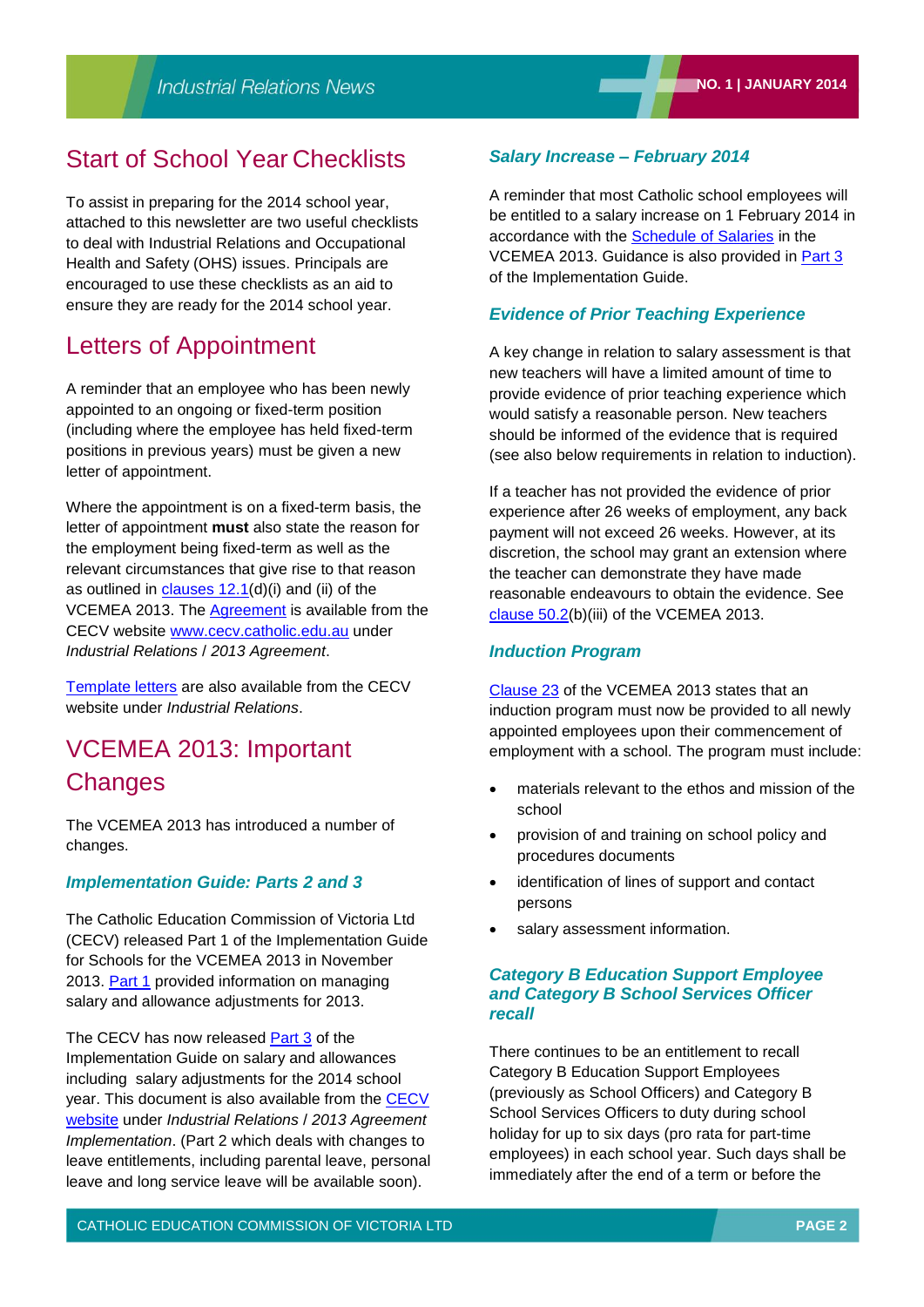beginning of a term except where the principal and the employee agree to another time.

Employees must be given at least four working weeks' notice of a recall, except in the case of an emergency (where the school may not be able to give that notice or but where the employee may not be able to comply with the recall).

The key change in relation to recall is that employees attending for duty on recall will be now also be paid an allowance equal to 72.47 per cent of their pay per day of attendance (see [clause 25.9](http://web.cecv.catholic.edu.au/vcsa/Agreement_2013/VCEMEA_2013.pdf#page=32) of the VCEMEA 2013).

#### *Variation to Part-Time Employment*

The principal can change a part-time employee's hours of work if it can be demonstrated that the change is required because of a change in enrolment, curriculum, program, organisation, structure, technology or funding.

It is now a requirement, under [clause 15.1\(](http://web.cecv.catholic.edu.au/vcsa/Agreement_2013/VCEMEA_2013.pdf#page=23)b) of the VCEMEA 2013, for principals to:

- consult with the employee and give due consideration to the impact of the variation on the employee's family and personal responsibilities as well as other relevant circumstances
- advise the employee whether the proposed variation is required because of a change in enrolment, curriculum, program, organisation, structure, technology or funding
- advise the employee of the proposed change to hours and/or days and/or times of attendance in writing.

The VCEMEA 2013 also includes a requirement (unless an employee consents to the change) that the employee is to be given eight (previously seven) weeks' written notice of any change to their hours, with an encouragement to be given ten weeks' notice (see [clause 15](http://web.cecv.catholic.edu.au/vcsa/Agreement_2013/VCEMEA_2013.pdf#page=23) of the VCEMEA 2013).

A key change within [clause 15.2](http://web.cecv.catholic.edu.au/vcsa/Agreement_2013/VCEMEA_2013.pdf#page=24) of the VCEMEA is that where there is a significant reduction of hours (either at one instance or over a period of two years), the employee may choose to accept the reduction, or elect to receive a severance payment.

### *New Education Support Classification: Level 5*

The previous agreement contained seven classification levels for education support employees. The VCEMEA 2013 has only five levels, Level 5 is a new classification.

Level 5 has the following descriptors for the three main education support staffing areas:

#### **Administrative Services**

Leading and managing a significant functional unit with a diverse or complex set of functions and substantial resources in a large school.

#### **Student Support**

Managing at a high level the delivery of professional support services in a large school, including the development of policy and operational practices to guide the work of others.

#### **Curriculum/Resource Services/General**

Leading and managing a significant functional unit with a diverse or complex set of functions and substantial resources in a large school, including initiating, developing and implementing key policy initiatives.

Principals should ensure that staff appointed as Level 5 Education Support employees meet the classification descriptors in [Appendix](http://web.cecv.catholic.edu.au/vcsa/Agreement_2013/VCEMEA_2013.pdf#page=114) 6 of the VCEMEA 2013.

## Victorian Institute of Teaching (VIT) Registration

The *Victorian Education and Training Reform Act 2006* requires that all teachers in Victoria be registered with, or gain permission to teach from, the Victorian Institute of Teaching (VIT) before they can be employed in any Victorian school, including Catholic schools. The VIT undertakes a National Police Record Check of all applicants for registration as a teacher.

At the commencement of the year, principals **must** check to ensure that all teaching staff have appropriate registration with the VIT.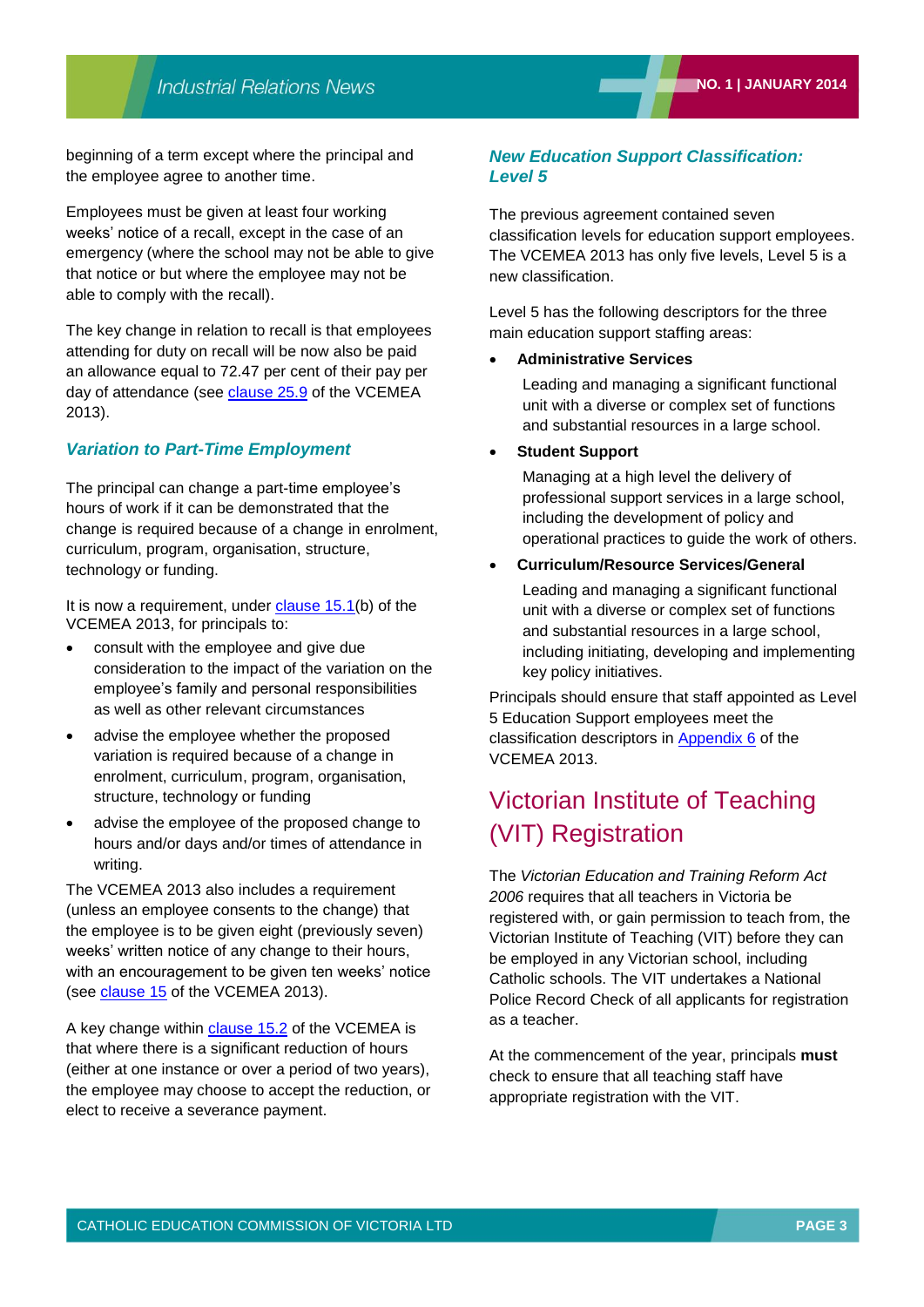The Victorian Registration and Qualifications Authority (VRQA) also requires that schools keep a register of all teachers containing each teacher's name and their VIT registration number. This should be updated at the beginning of the school year.

### **Importantly, it is an offence for a person or body to employ or continue to employ a person to teach who is not registered with the VIT.**

Further information on the registration requirements for teachers is available on the [VIT website.](http://www.vit.vic.edu.au/Pages/default.aspx)

If a teacher does not have VIT registration (or a nonteacher does not have a WWC), [clause 14](http://web.cecv.catholic.edu.au/vcsa/Agreement_2013/VCEMEA_2013.pdf#page=23) of the VCEMEA 2013 now allows a school to give the employee:

- generally not less than seven days to obtain their registration (a teacher cannot be permitted to teach during these seven days, though they will be paid)
- an opportunity to explain any extenuating circumstances and to clarify the matter.

If, after this period of seven days, the school is satisfied that the lack of registration is due to the employee's actions or omissions, the school may stand the employee down without pay until they provide proof of registration.

## Working With Children (WWC) **Check**

Since 30 December 2007 it is an offence under the *Working with Children Act 2005* (the Act) to engage in child‐related work without having applied for a WWC Check. Penalties will apply to both the employer and employee if an employee is without a WWC Check. Any employee whose duties usually involve or are likely to involve work in a school (other than teachers and principals whose WWC is covered by their VIT registration) is considered to be engaged in child‐related work as defined in the Act. Teachers and principals who are registered with the Victorian Institute of Teaching are exempt from the *Working with Children Act 2005* and do not require a WWC Check.

Principals must sight and retain a record of an employee's WWC Check number. Principals should verify that WWC Check cards presented to them by employees are marked with the **letter E.** The VRQA requires that schools have a register of staff with a WWC Check and have procedures for maintaining the register.

Employees must inform the Department of Justice within 21 days every time an employee changes employer or address. **This is a legal requirement under the Act**. By not providing changes in contact and child-related work details within 21 days of a change, the employee is committing an offence with financial penalties.

Further information about the WWC Check is available from [www.workingwithchildren.vic.gov.au.](http://www.workingwithchildren.vic.gov.au/)

If a school employee (apart from a teacher or principal) does not have a WWC check, [clause 14](http://web.cecv.catholic.edu.au/vcsa/Agreement_2013/VCEMEA_2013.pdf#page=23) of the VCEMEA 2013 now also applies (see notes under previous article on VIT registration).

## National Police Record Check

All new employees (except teachers and principals whose Police Record Check is covered by their VIT registration) should also be required to undergo a National Police Record Check (NPRC) before commencing work at the school. This is *in addition* to a WWC Check.

If an NPRC has been initiated but not completed then the offer of employment is conditional upon the employee providing a declaration that they have not been charged with, or found guilty of any offence which would be incompatible with their position of trust and responsibility. This requirement should be included in any offer of appointment. [Template letters](http://web.cecv.catholic.edu.au/vcsa/lettersofappointment/instructions.html) are available on the CECV website.

## Workplace Policy Review

The beginning of the year is a good time to ensure that workplace policies are current and up to date. It is recommended that all employers have a workplace policy on:

- Equal opportunity/discrimination in the workplace
- Technology and social media